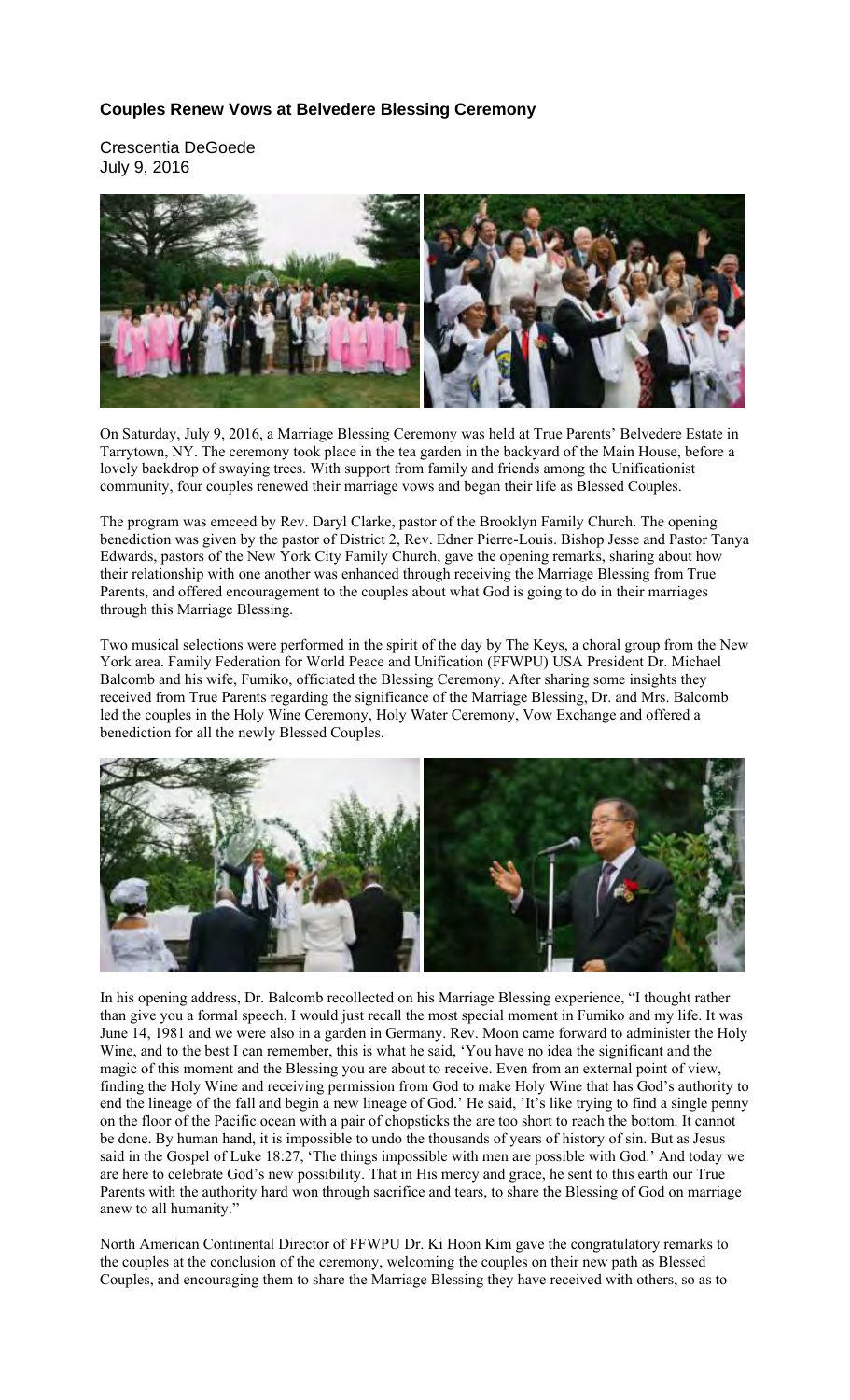strengthen America as a God-centered nation. There was joy and excitement in the air as all in attendance gathered together for a photo and offered three cheers of Og Mansei.

Dr. Kim gave the congratulatory message to the couples, "Congratulations to those who have received the Blessing from our beloved True Parents and Heavenly Parent. Why do we call it the Blessing? Why do we not call it just an ordinary and secular marriage, but a Holy Wedding Blessing? This is prepared by God, and prepared by True Parents for each one of us. This is the real Blessing. Let us make many, many God-centered families. This is the great hope for God, True Parents, and this country of America.'

After the ceremony, the newly Blessed Couples were celebrated at a reception in the Training Center featuring a delicious catered meal. Bishop Michael and Minister Zena Sykes opened the reception with a rousing congratulatory toast to the couples and offered a prayer over the meal. Entertainment included another performance by The Keys. At the conclusion of the reception, the newly Blessed Couples were invited to share any insights or inspirations. The following inspirations were shared:

Rev. Moses Wehye of New Jersey, shared, "I am sitting here today with my most beautiful wife of 46 years, 8 children and 16 grandchildren. Today when we were standing facing each other to receive the Blessing, my wife said something. She said, 'For a very long time we have not stood looking at each other.' As I was standing there, the more I looked at her face, the more I thought 'thank God for such a beautiful woman.""



Elder James P. Page, who recently celebrated his 93rd birthday, gave a heartfelt testimony, "Thank God for the American Clergy Leadership Conference. I don't believe there is any other person who has done more for the cause of Christ than Father Moon. Father Moon has left a mark. I want to thank God that I am able to stand here to make this statement. That the mark that Rev. Moon left cannot be forgotten."

Rev. Henrietta Wehye shared, "We just want to thank God this day for the Blessing. I've fallen in love with such a wonderful man. What is very good in the eyes of man? To embrace or to reject? Rev. Moon established something so that everyone can feel important and feel embraced. He embraces every religion. The important point is that everyone comes together to feel the love of God."



Rev. Kevin Palmer from Los Angeles shared, "This is one of the most blessed trips I have taken in my life. It's not only temporary, but it's eternal. This is something that is not only for me and my wife, it will last for generations. I can take it to my kids, to the family, to the community, to the neighborhood. This is something Rev. Moon has done, that we can take all over the world."

Donna Palmer, wife of Rev. Kevin Palmer, from Los Angeles shared, "First I want to give honor to God, the head of my life, to my wonderful husband, and to all of the ministers, family, and friends that we've met here. I am so inspired to take what I've learned here back to Los Angeles and get involved with Women's Federation for World Peace."